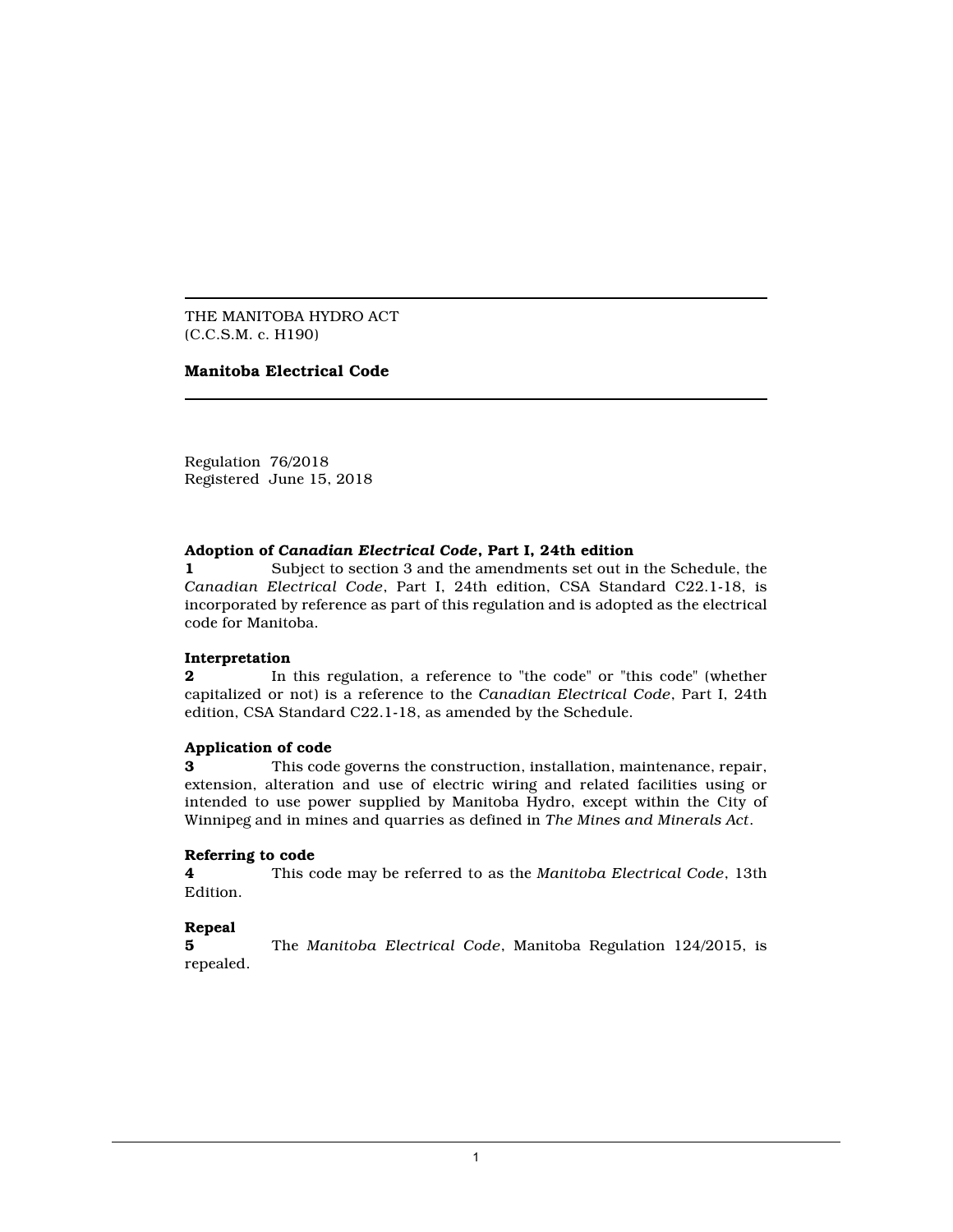## **Coming into force**

**6** This regulation comes into force on August 1, 2018 or on the day it is registered under *The Statutes and Regulations Act*, whichever is later.

June 15, 2018 **The Manitoba Hydro-Electric Board:**

Marina James Chair of the Board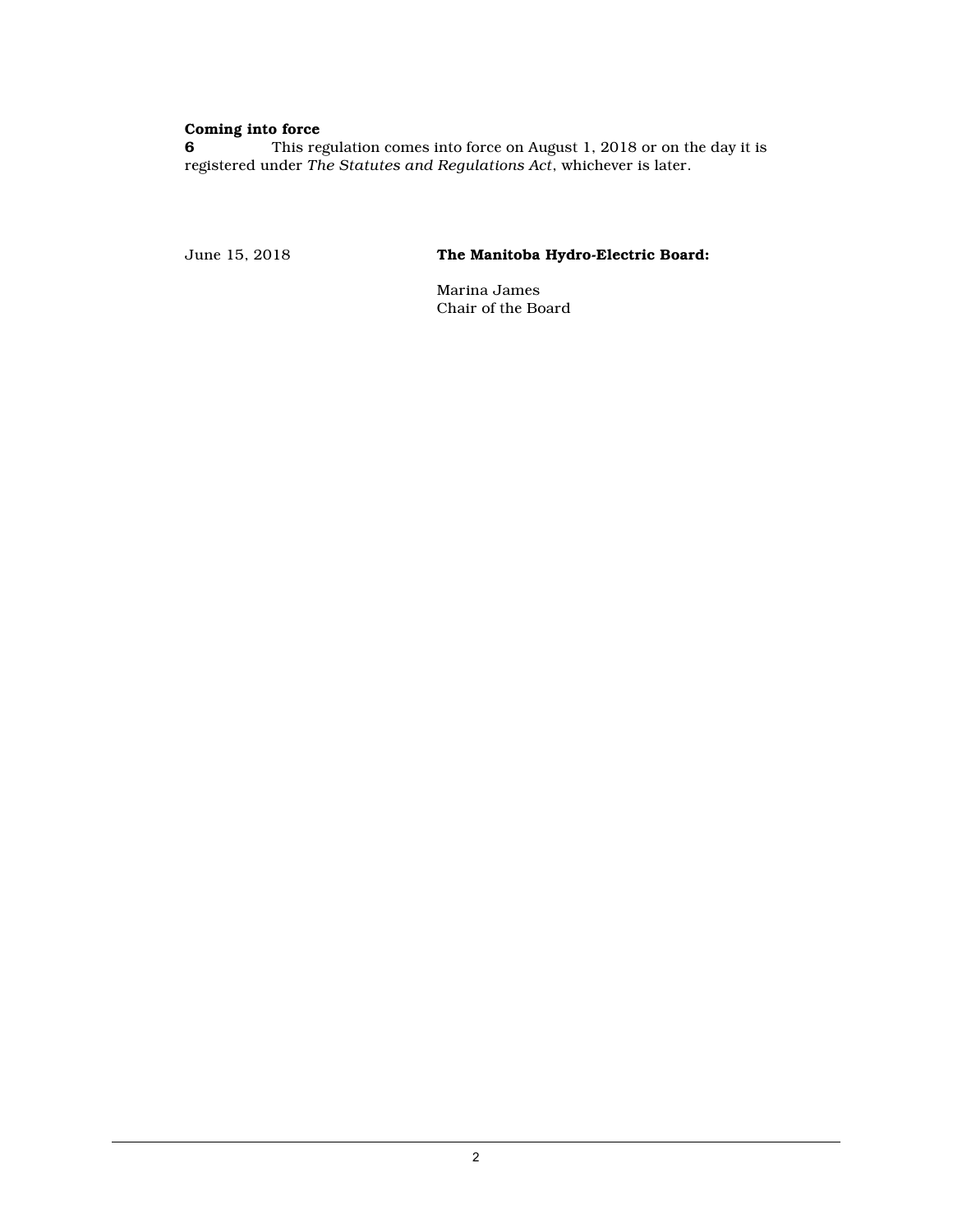#### **SCHEDULE (Section 1)**

### **AMENDMENTS TO THE CANADIAN ELECTRICAL CODE, PART I**

**1 For the purpose of this regulation, the** *Canadian Electrical Code***, Part I, 24th edition, CSA Standard C22.1-18, is amended as set out in this Schedule.**

## **Amendments to Section 0 — Object, Scope, and Definitions**

#### **2 Section 0 is amended**

### **(a) by replacing the definitions "Approved" and "Inspection department" with the following:**

**Approved** (as applied to electrical equipment) —

- 1) equipment that has been certified by a certification organization accredited by the Standards Council of Canada in accordance with the requirements of
	- a) CSA Group Standards; or
	- b) other standards that have been developed by a standards development organization accredited by the Standards Council of Canada, or other recognized documents, where CSA Group Standards do not exist or are not applicable, provided that such other standards or other recognized documents
		- i) are correlated with provisions of the *CE Code, Part I*; and
		- ii) do not create duplication with standards already listed in Appendix A;
- 2) equipment that conforms to the requirements of the regulatory authority (see Appendix B);
- 3) equipment that has been given special acceptance by Manitoba Hydro; or
- 4) equipment that has been given special acceptance by the Minister of Labour and Immigration for Manitoba.

**Inspection department** means Manitoba Hydro.

#### **(b) by adding the following definitions:**

**Chief electrical inspector** — the person designated by Manitoba Hydro as the chief electrical inspector.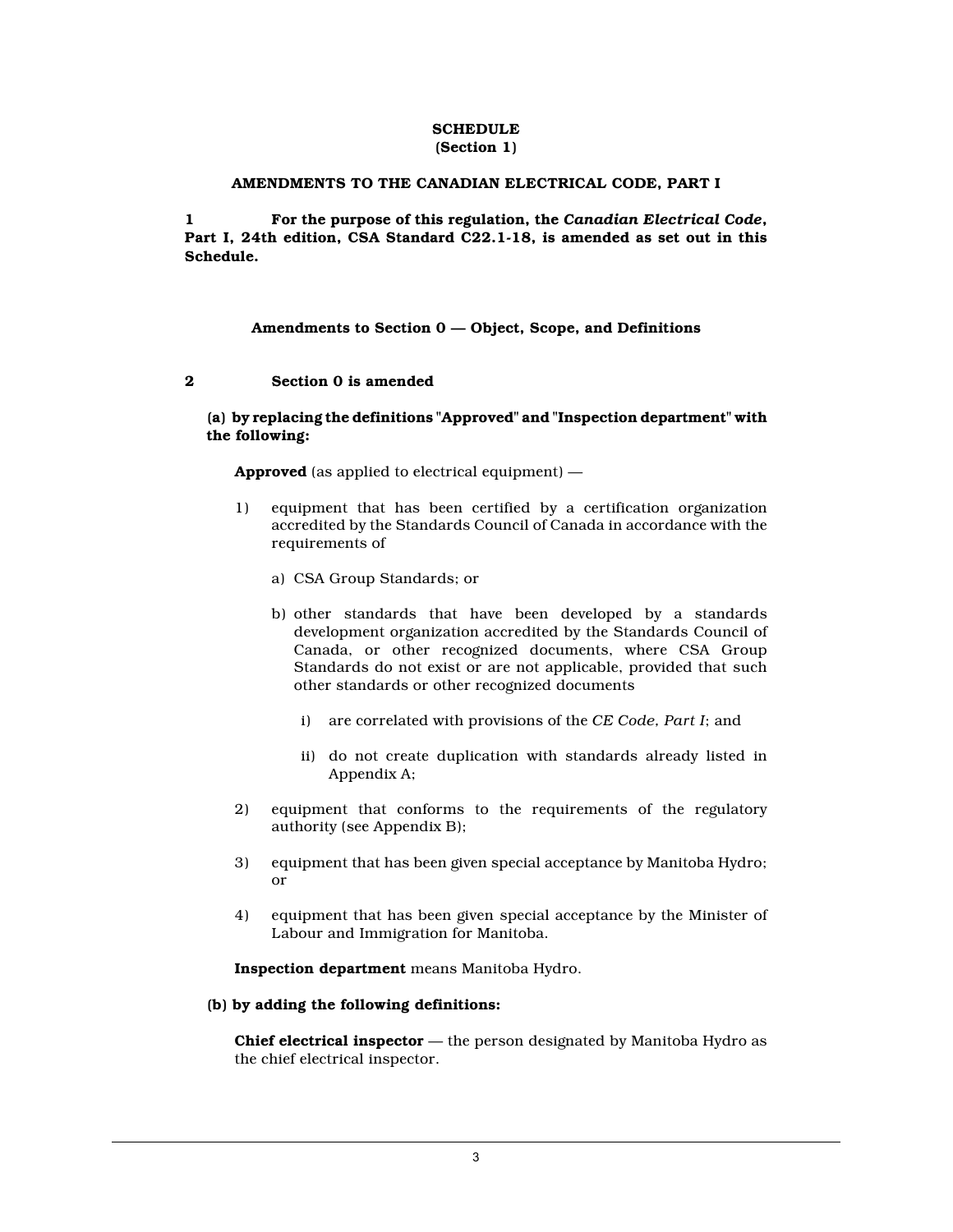**Manitoba Building Code** — the most recent version of the regulation entitled "Manitoba Building Code", made under *The Buildings and Mobile Homes Act*.

## **Amendments to Section 2 — General Rules**

# **Rule 2-004 3 Rule 2-004 (Permit) is replaced with the following:**

## **2-004 Electrical permits and requirements respecting work under a permit**

- 1) No electrical work with respect to the installation, alteration, repair or extension of any electrical equipment shall commence until an electrical permit is issued by the inspection department.
- 2) Notwithstanding Subrule (1), a person licensed under *The Electricians' Licence Act* (Manitoba) is not required to have an electrical permit for the following electrical work:
	- a) the replacement or repair of wiring devices with an electrical rating no greater than 30 amperes, 150 volts to ground and not associated with a location as described by section 18 or 20 of this Code;
	- b) the replacement or repair of electrical equipment with an electrical rating no greater than 30 amperes, 150 volts to ground and associated with a dwelling unit;
	- c) the installation of voice, data or video equipment within a dwelling unit; or
	- d) electrical installations
		- i) when the cost of labour and materials (excluding the cost of utilization equipment supplied by the circuitry) does not exceed two hundred dollars (\$200) as determined by the inspection department in accordance with the current schedule of electrical permit fees;
		- ii) that are not associated with a hazardous location as described by sections 18 or 20 of this Code;
		- iii) that are not part of a consumer's service; and
		- iv) that do not involve the replacement or addition of distribution panels, fusible switches, motor controllers and similar equipment.
- 3) An electrical permit may be issued to
	- a) a person licensed under *The Electricians' Licence Act (Manitoba)* to perform any work that is permitted by the person's licence;
	- b) an allied tradesperson licensed by the Province of Manitoba to perform any electrical work that is permitted by the person's licence;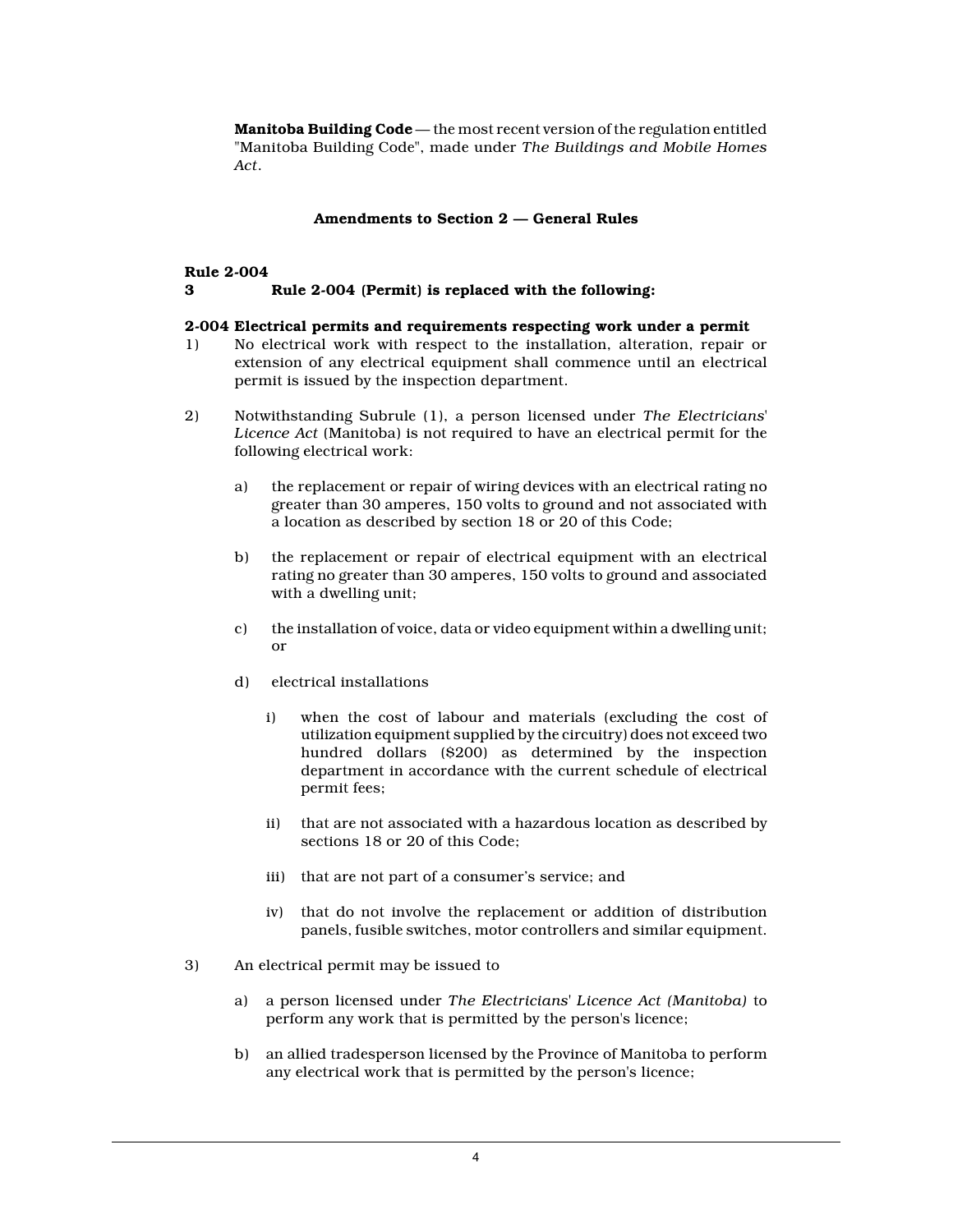- c) a qualified person as defined in the *Canada Occupational Safety and Health Regulations* under the *Canada Labour Code* for the purposes of work on premises regulated by those regulations; or
- d) an owner of residential premises if
	- i) the applicant occupies or will occupy the premises as a dwelling;
	- ii) the premises, if it is a building, stands alone or is separated from any other occupancy or other part of the building by a fire wall or fire separation;
	- iii) the work to be performed is not in a hazardous location as defined in this Code;
	- iv) the work to be performed does not include generators or renewable energy systems as defined in this Code;
	- v) the work to be performed does not include swimming pools or hot tubs;
	- vi) the work to be performed does not include a consumer's service; and
	- vii) the electrical rating of the installation in or on any land, building or premises does not exceed 150 volts to ground, single phase and 200 amperes.
- 4) An annual electrical permit may be issued for electrical work of a routine nature in connection with the maintenance or operation of a building or plant that is required to be performed at frequent intervals if the owner or occupant of the building or plant employs their own electricians for that purpose and agrees to
	- a) keep a record of the work that is performed;
	- b) produce this record to the inspection department upon request;
	- c) pay to the inspection department the fees that the inspection department charges for an annual permit; and
	- d) pay in full any outstanding fees due to a change in status of the building or plant before the permit is renewed.
- 5) An application for an electrical permit must be made to the inspection department giving the location and ownership of the premises in, on or about which electrical work is to be done, the purpose of the work, details of the installation as required by Rule 2-014 and any other particulars required by the inspection department.
- 6) If an application is approved by the inspection department, an electrical permit will be issued.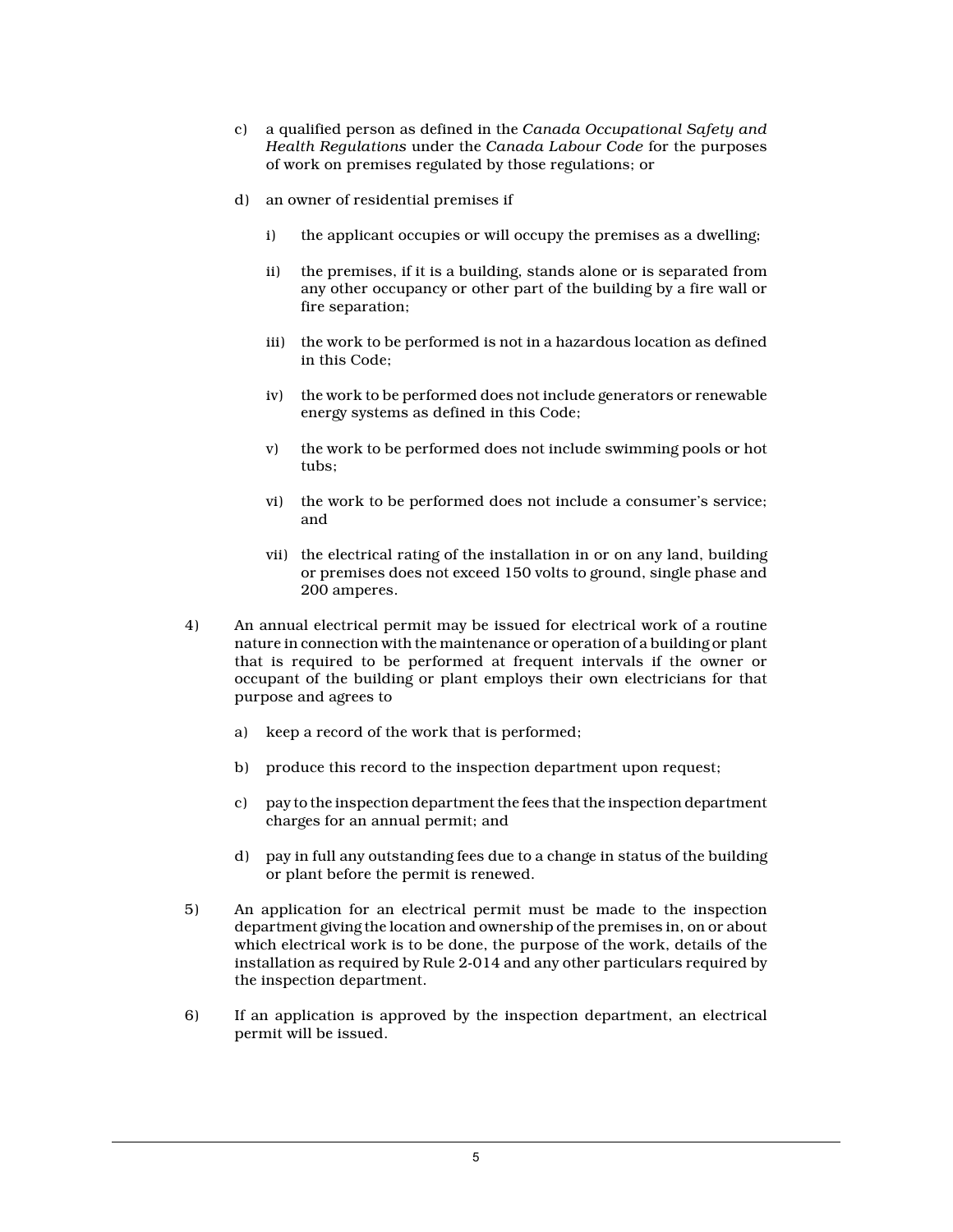- 7) The inspection department may refuse to issue an electrical permit if
	- a) electrical work done previously by the applicant has not been completed to the satisfaction of the inspection department; or
	- b) there are outstanding fees on previous work done by the applicant.
- 8) A permittee must notify the inspection department as soon as the electrical work authorized by the electrical permit is completed or when an inspection is required.
- 9) At the request of the permittee, or in other circumstances determined by the chief electrical inspector, the inspection department may inspect the electrical installation pursuant to the electrical permit. If the installation conforms to this Code and the appropriate fees have been paid in full in accordance with the current schedule of electrical permit fees, the inspection department will, on request, issue a certificate of approval.
- 10) The chief electrical inspector may establish terms and conditions for the registration of electricians and electrical contractors for the purposes of this Code, based on criteria including but not limited to safety and compliance with this Code. The inspection department may elect to forgo inspections if the permittee or an electrician employed by the permittee has been registered by the inspection department. An electrician must
	- a) notify the inspection department when an installation has been completed; and
	- b) supply the inspection department with a signed declaration that the installation complies with this Code. The inspection department reserves the right to audit and inspect installations by registered electricians for compliance with this Code and the schedule of electrical permit fees.
- 11) The inspection department may direct the alteration or repair of an existing electrical installation that does not conform with the requirements of this Code.
- 12) If an application for an electrical permit is refused or a permittee does not agree with an electrical inspection report, defect notice or interpretation of Code rules issued on any particular installation, an appeal may be made in writing to the office of the chief electrical inspector. The appeal must specify what is being appealed, the reasons for the appeal and the decision requested.
- 13) The inspection department may do any or all of the following:
	- a) prohibit the use of an installation until it is inspected, tested and approved;
	- b) direct the permittee to carry out and produce results of tests on equipment as considered necessary to ensure that the installation is properly installed.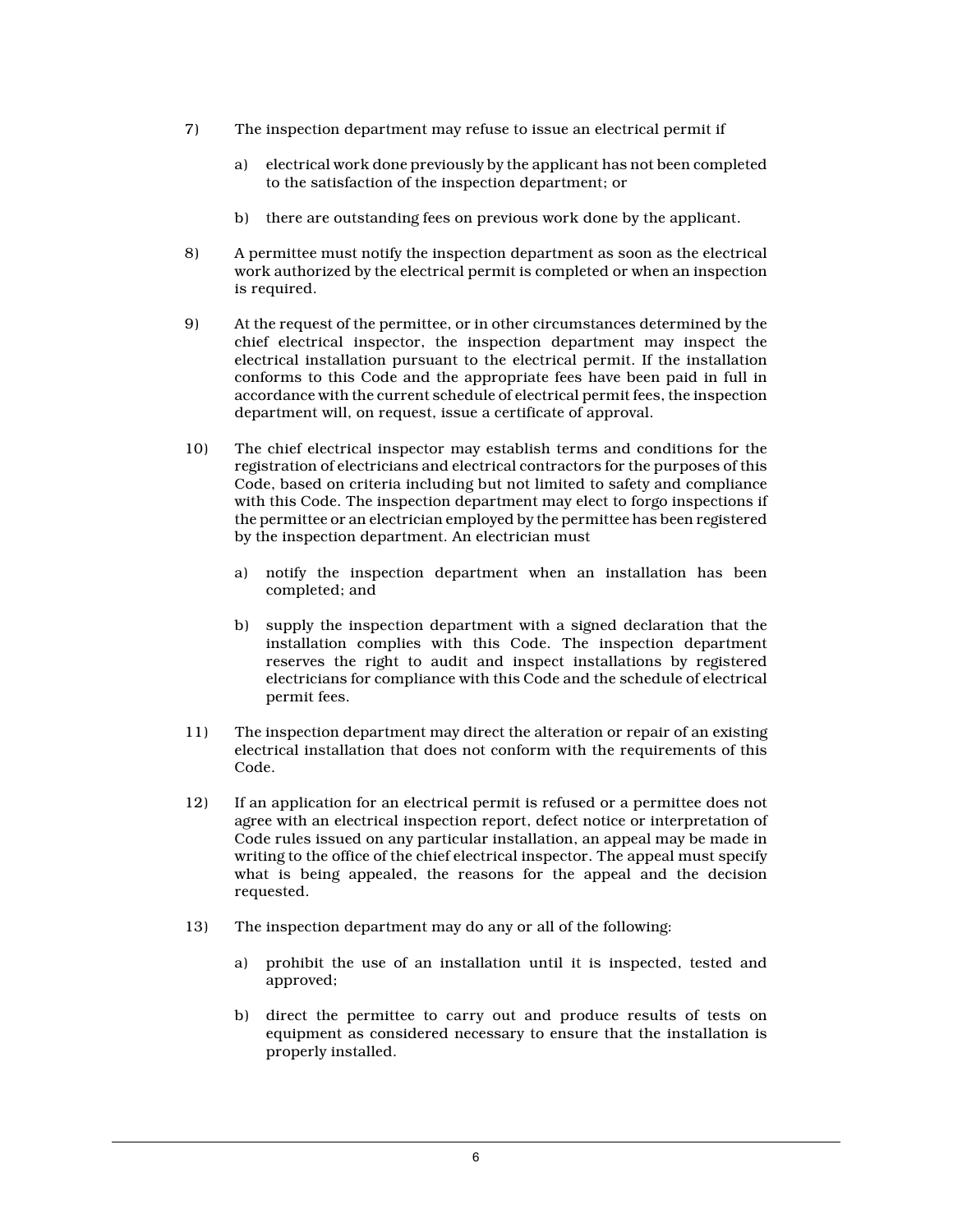- 14) An electrical permit expires 90 days after the date it is issued unless the installation authorized by the electrical permit is commenced or the inspection department, in its discretion, grants an extension.
- 15) An electrical permit expires 12 calendar months after the date it is issued unless the installation authorized by the electrical permit is not completed and the inspection department, in its discretion, grants an extension.
- 16) The issuance of an electrical permit does not obligate the owner of the premises to have the work done by the permittee.

## **Rule 2-006**

**4 Rule 2-006 (Application for inspection) is struck out.**

## **Rule 2-008**

# **5 Rule 2-008 (Fees) is replaced with the following:**

## **2-008 Fees**

- 1) The amount of any fee payable for electrical permits or inspection of electrical installations is as specified by the inspection department in the schedule of electrical permit fees.
- 2) The inspection department has the right at any time to make adjustments in the electrical permit fee payable as a result of additions or deletions to the work specified in the electrical permit or to correct errors in the calculation of fees made at the time the electrical permit was issued.
- 3) The inspection department will refund any fee paid for an unused electrical permit if application is made within one year of the date of the issuance of the electrical permit, but reserves the right to deduct an amount equal to any costs and expenses that it incurs in connection with the permit and refund and will in any case deduct an amount equal to the current minimum fee.

# **Rule 2-010**

**6 Rule 2-010 (Posting of permit) is struck out.**

## **Rule 2-014**

## **7 Rule 2-014 (Plans and specifications) is replaced with the following:**

## **2-014 Plans and specifications**

- 1) Plans and specifications are required for
	- a) electrical installations when
		- i) the ampacity of the service entrance equipment exceeds 200 amperes single phase or the supply service is multi-phase; or
		- ii) the installation operates at voltages in excess of 750 volts;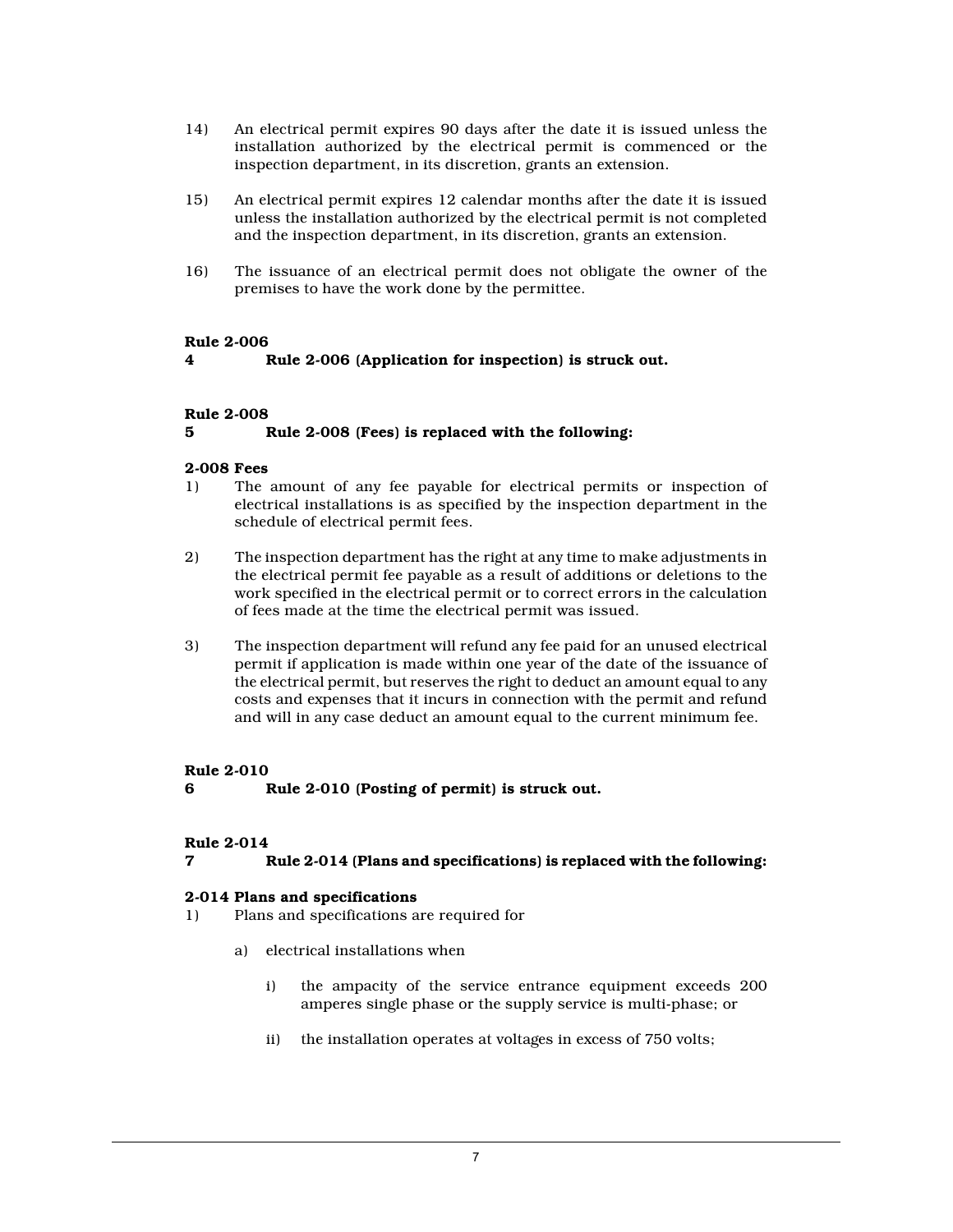- b) installations covered by Section 18, 20, 22, 24, 36 or 64 of this Code; and
- c) other installations as the inspection department may require.
- 2) Plans and specifications required by Subrule (1) must be submitted to the inspection department for acceptance before an electrical permit may be issued.
- 3) Plans and specifications must be prepared and signed by, and bear the seal of, a professional engineer registered to practice in Manitoba and fully qualified in the application of this Code
	- a) for an installation covered by Section 18, 20, 24 or 36 of this Code, unless the inspection department considers it unnecessary that the plans and specifications be prepared, signed or sealed by an engineer; or
	- b) if the inspection department considers them necessary for any other installation.
- 4) The responsible professional engineer must submit a letter to the inspection department stating his or her responsibility for the review of construction for the installation to ensure conformity with the approved plans and specifications. Note: Subrule (1) still applies.
- 5) On completion of an installation under Subrule (4), the responsible professional engineer must submit a letter stating:

"I hereby certify that I, or another suitably qualified person that reports to me, have reviewed the installation for compliance with the plans and specifications provided to the inspection department. The installation complies with the requirement of the current version of the *Manitoba Electrical Code*."

6) When current transformer revenue metering is required for an installation, plans and a list of loads, as required by Manitoba Hydro's Customer Metering Standards, are required to be submitted before the revenue metering will be ordered by the inspection department.

## **Rule 2-025**

#### **8 The following is added to the Code after Rule 2-024 (Use of approved equipment):**

#### **2-025 Special acceptance inspection**

A special acceptance inspection may be made of electrical equipment that is not approved by or does not bear the approval mark of an accredited certification organization. In general, this applies to electrical equipment

- a) of other than a regular line of manufacture;
- b) manufactured or produced singly or in small quantities; or
- c) built to a customer's order.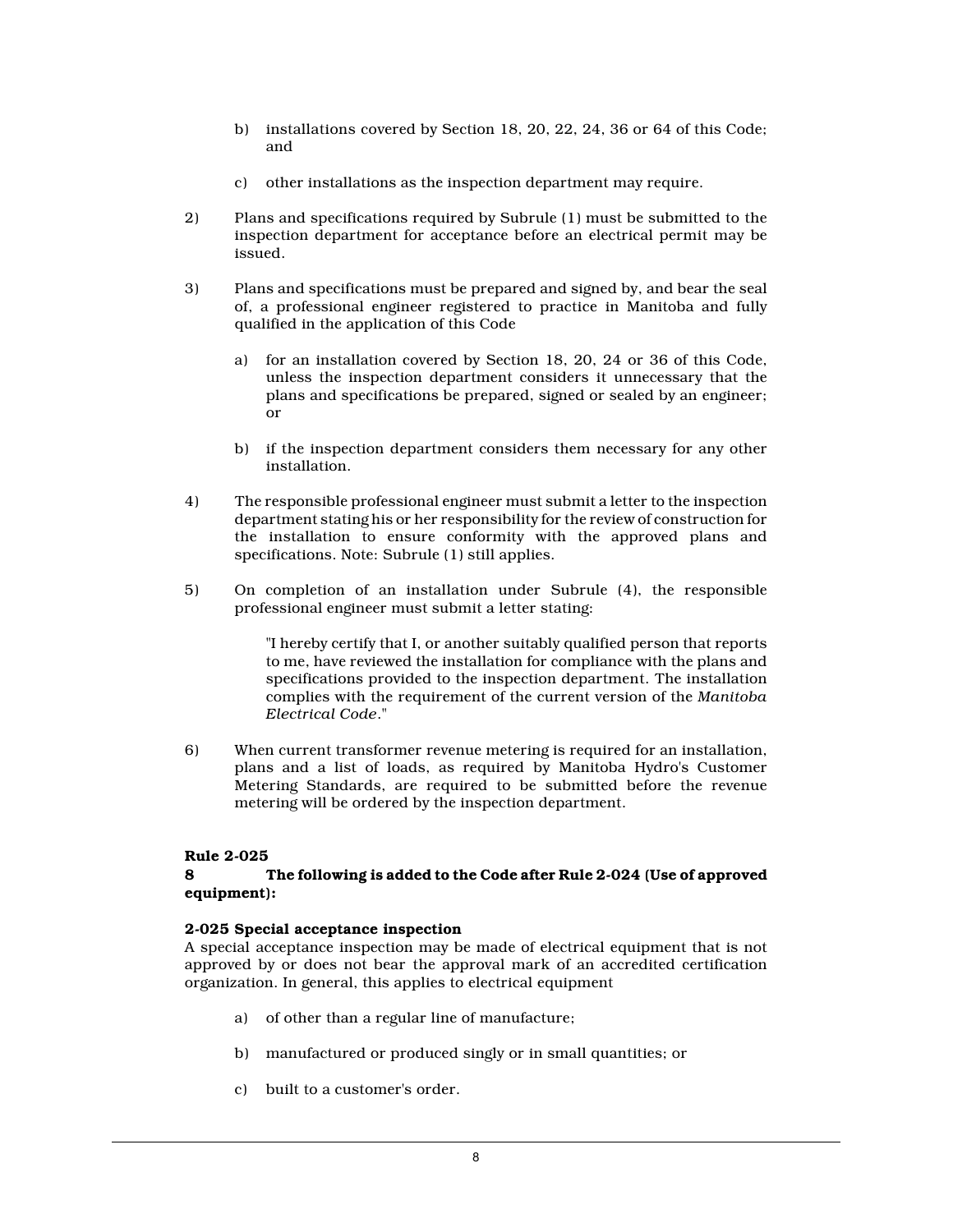#### **Rule 2-030**

# **9 Rule 2-030 (Deviation or Postponement) is replaced with the following:**

#### **2-030 Deviation or postponement**

Notwithstanding Subrule 2-004(9), the inspection department may by special permission approve an installation that does not conform to the standards established by this Code when, in the inspection department's opinion, the installation provides a standard of safety equivalent to the standard provided by this Code. The request for special permission must specify the aspects of the installation that do not conform to the Code and the equivalent electrical requirements and must be submitted prior to proceeding with the work.

# **Amendments to Section 4 — Conductors**

## **Rule 4-004(22)**

**10(1) Subrule (22) of Rule 4-004 (Ampacity of wires and cables) and Table 39 are struck out.**

#### **Rule 4-004(27)**

### **10(2) The following is added to the Code after Subrule (26) of Rule 4-004 (Ampacity of wires and cables):**

27) If other derating factors are applied to reduce the conductor ampacity, the conductor size shall be the greater of that so determined or that determined by Rule 8-104 (5) or (6).

## **Rule 4-006(2)**

## **11 Subrule (2) of Rule 4-006 (Temperature limitations) is replaced with the following:**

2) For the purpose of Subrule (1) and except as provided for by other Rules of this Code, where the maximum conductor termination temperature for equipment is not marked, the maximum conductor termination temperature is deemed to be 75ºC.

#### **Rule 4-022(2)**

**12 Subrule (2) of Rule 4-022 (Installation of identified conductor) is struck out.**

# **Rule 4-030(3) 13 Subrule (3) of rule 4-030 (Use of identified conductors) is struck out.**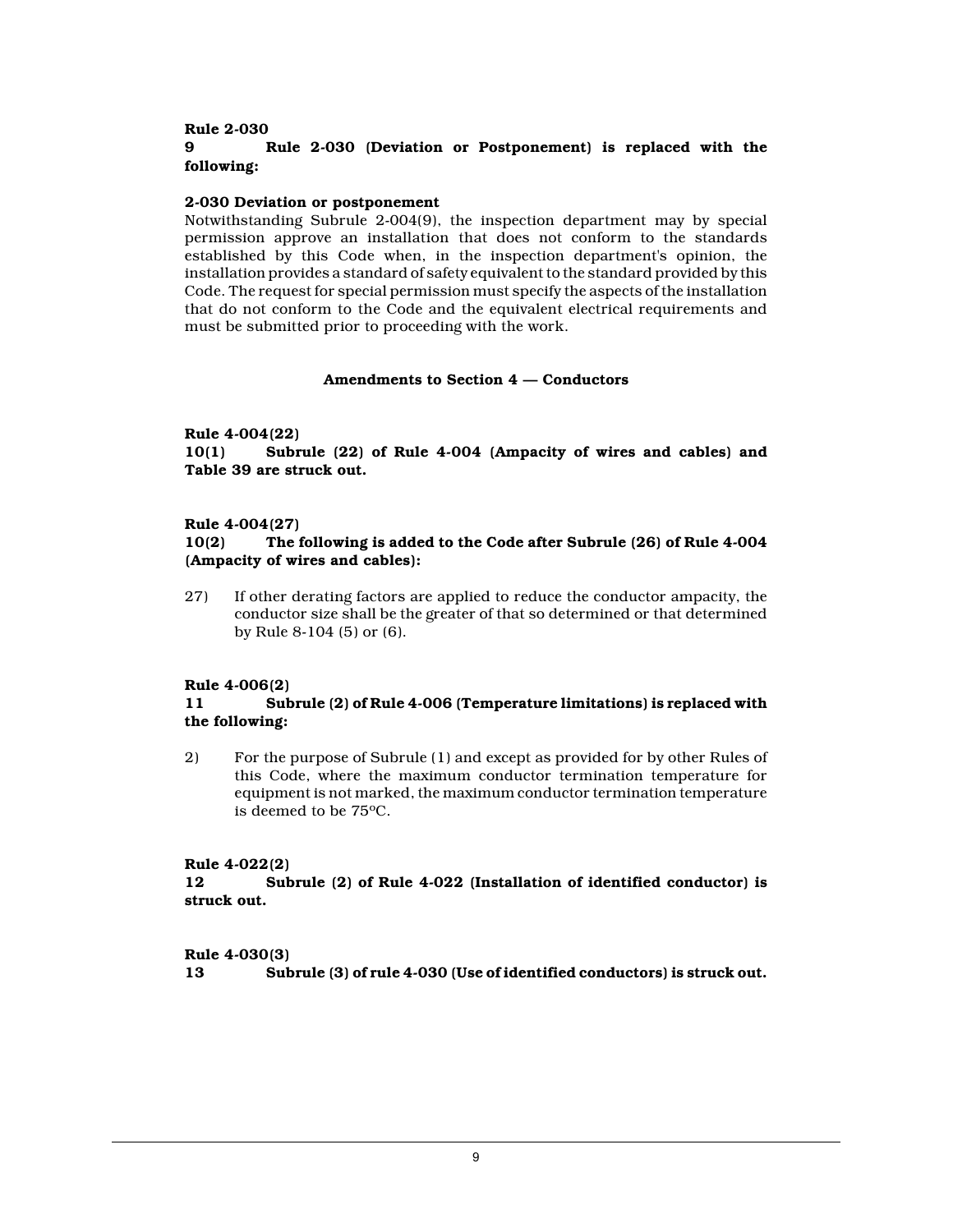#### **Amendments to Section 6 — Services and Service Equipment**

## **Rule 6-212(3)**

**14 Subrule (3) of Rule 6-212 (Wiring space in enclosures) is struck out.**

## **Rule 6-400**

## **15 Rule 6-400 (Metering equipment) is amended by renumbering it as Rule 6-400(1) and adding the following as Subrule (2):**

2) To determine the type of metering equipment required by the supply authority, reference shall be made to supply authority metering standards. In the case of a conflict between those standards and Rules 6-402 to 6-412, the standards prevail.

#### **Amendments to Section 8 — Circuit Loading and Demand Factors**

#### **Rule 8-102(1)**

**16 Subrule (1) of Rule 8-102 (Voltage drop) is replaced with the following:**

#### **Rule 8-102 (Voltage drop) (see Appendices A and B)**

- 1) The voltage drop in an installation shall be based on the connected load of the branch circuit if known. Otherwise, the voltage drop shall be based on 80% of the rating of the overload or overcurrent device protecting the branch circuit or feeder and shall not exceed
	- a) 3% in a feeder or branch circuit; and
	- b) 5% from the supply side of the consumer's service (or equivalent) to the point of utilization.

## **Rules 8-106(5) and (9)**

**17(1) Subrules (5) and (9) of Rule 8-106 (Use of demand factors) are struck out.**

#### **Rule 8-106(12)**

#### **17(2) The following is added to the Code after Subrule (11) of Rule 8-106 (use of demand factors):**

12) The size of service conductors computed in accordance with this Section shall be the minimum used except that, if the next smaller standard size in common use has an ampacity not more than 5% less than this minimum, the smaller size conductor shall be permitted.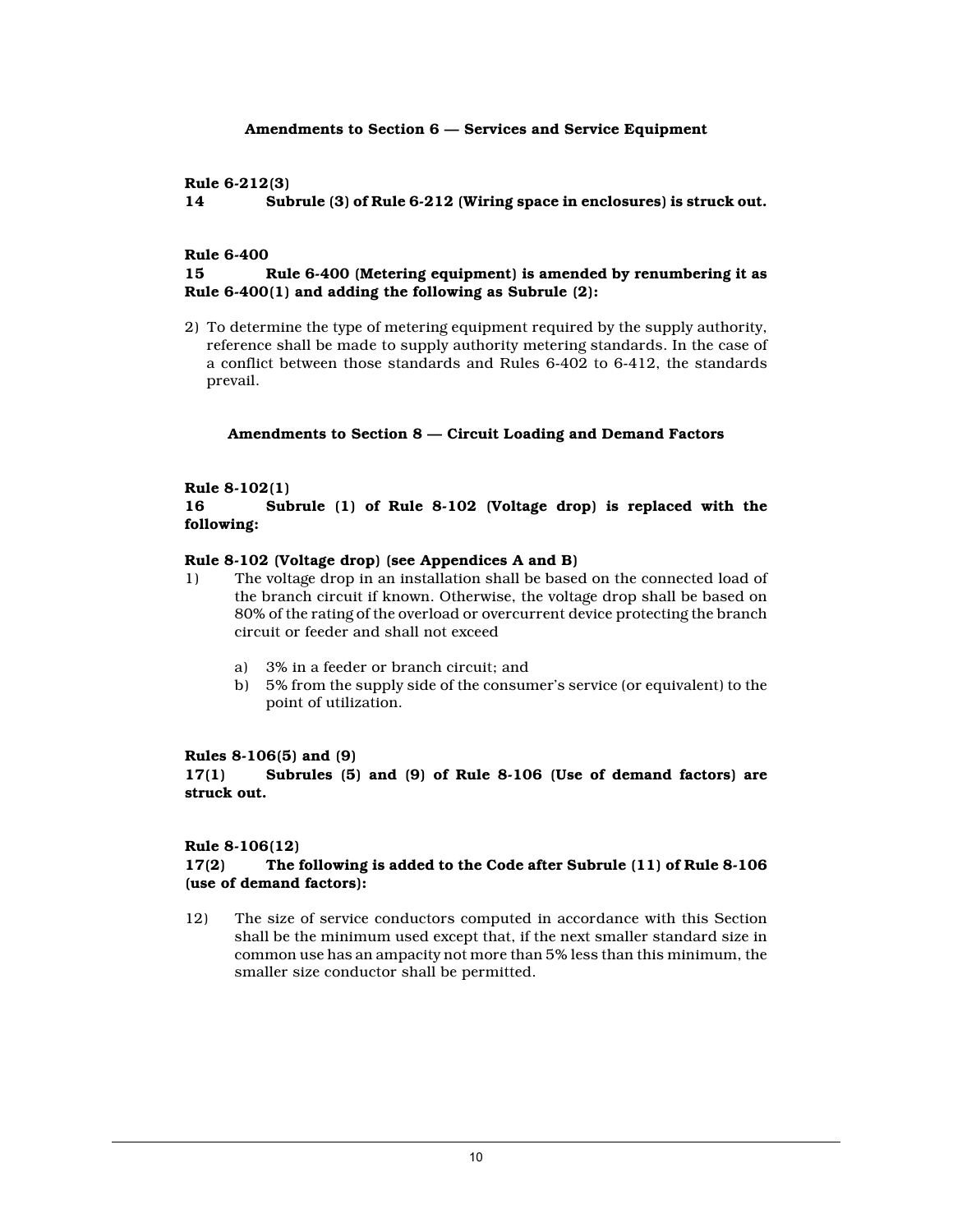# **Amendments to Section 10 — Grounding and bonding**

#### **Rule 10-102(2)(a)**

# **18 Subrule (2)(a) of Rule 10-102 (Grounding electrodes) is replaced with the following:**

- a) in the case of a rod grounding electrode, consist of two rod electrodes that are
	- i) copper clad;
	- ii) not less than 15.8 mm in diameter;
	- iii) spaced not less than 3 m apart;
	- iv) driven to the full length of the rod; and
	- v) interconnected with a grounding conductor sized as prescribed for grounding conductors;

#### **Rule 10-116(1)**

## **19(1) Subrule (1) of Rule 10-116 (Installation of grounding conductors) is replaced with the following:**

1) The grounding conductor for a system shall be without joint or splice throughout its length, except in the case of busbars, thermit-welded joints or compression connectors applied with a compression tool compatible with the particular connector.

## **Rule 10-116(5)**

## **19(2) Subrule (5) of Rule 10-116 (Installation of grounding conductors) is replaced with the following:**

- 5) A grounding conductor installed in the same raceway with other conductors of the system to which it is connected shall be insulated, except that an uninsulated grounding conductor shall be permitted where the length of the raceway
	- a) does not exceed 15 m between pull points; and
	- b) does not contain more than the equivalent of two 90° bends between pull points.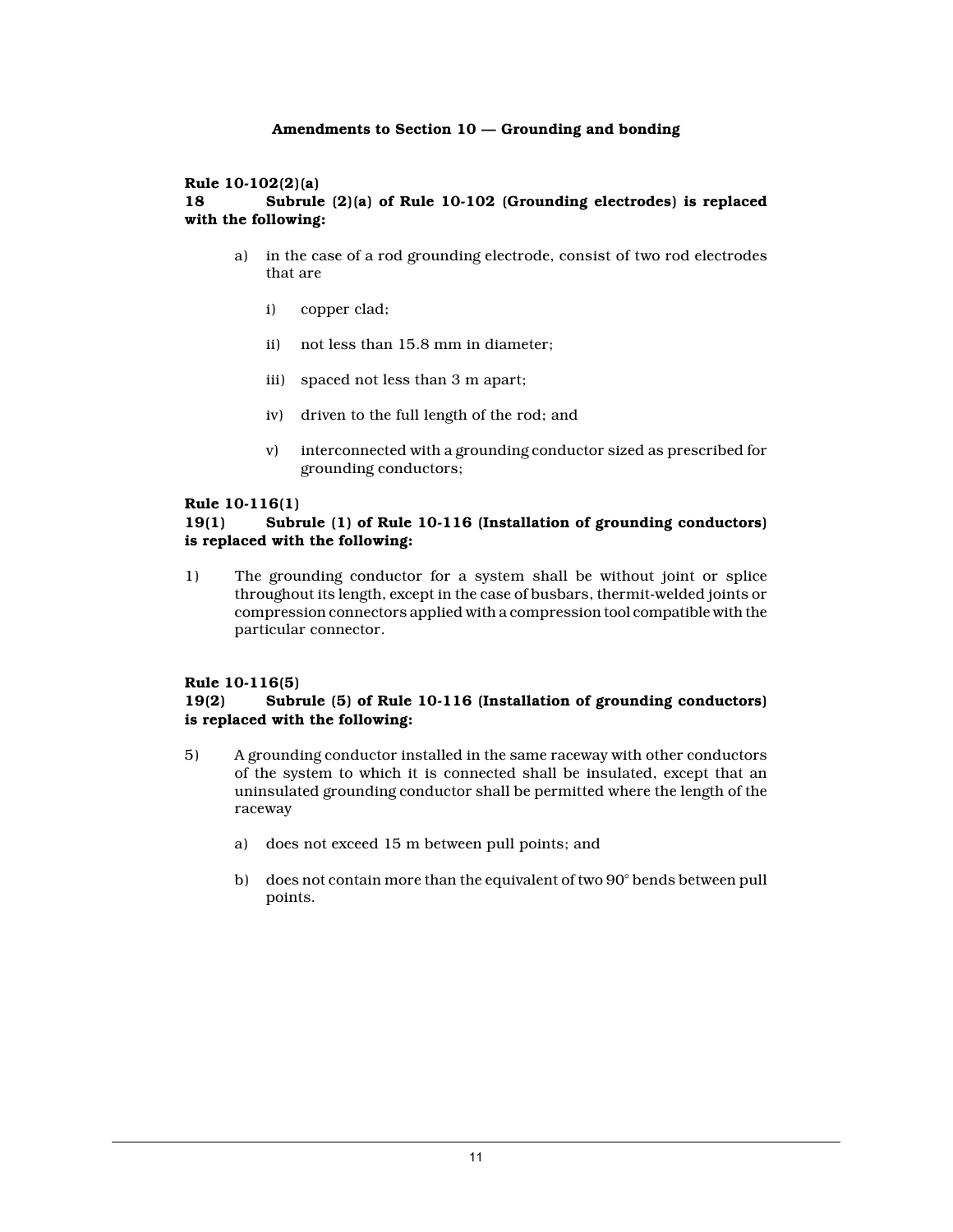#### **Rule 10-210**

## **20 Rule 10-210 (Grounding connections for solidly grounded ac systems supplied by the supply authority) is replaced with the following:**

#### **10-210 Grounding connections for solidly grounded ac systems**

- 1) The grounded conductor of a solidly grounded ac system supplied by the supply authority shall
	- a) be connected to a grounding conductor at each consumer's service with the connection being made on the supply side of the service disconnecting means in the service box;
	- b) have a minimum size as specified
		- i) for a bonding conductor; and
		- ii) for a neutral conductor when the grounded conductor also serves as a neutral;
	- c) be connected to the equipment bonding terminal by a system bonding jumper; and
	- d) have no other connection to the non-current carrying conductive parts of electrical equipment on the load side of the grounding connection.
- 2) Where two or more buildings or structures are supplied from a single consumer's service
	- a) the grounded circuit conductor at each of the buildings or structures shall be connected to a grounding electrode and be connected to the equipment bonding terminal by a system bonding jumper; or
	- b) the non-current-carrying conductive parts of the electrical equipment in or on the building or structure shall be bonded to ground by a bonding conductor run with the feeder or branch circuit conductors.
- 3) Where the system is grounded at any point, the grounded conductor shall be run to each individual service.

## **Rule 10-212(2)**

**21 Subrule (2) of Rule 10-212 (Grounding connections for solidly grounded separately derived ac systems) is struck out.**

#### **Rule 10-616**

## **22 The following is added to the Code after Rule 10-614 (Size of system bonding jumper or bonding conductor):**

#### **10-616 Installation of equipment bonding conductors**

1) The bonding conductor for equipment shall be permitted to be spliced or tapped, but such splices or taps shall be made only within boxes, except in the case of open wiring where they shall be permitted to be made externally from boxes and shall be covered with insulation.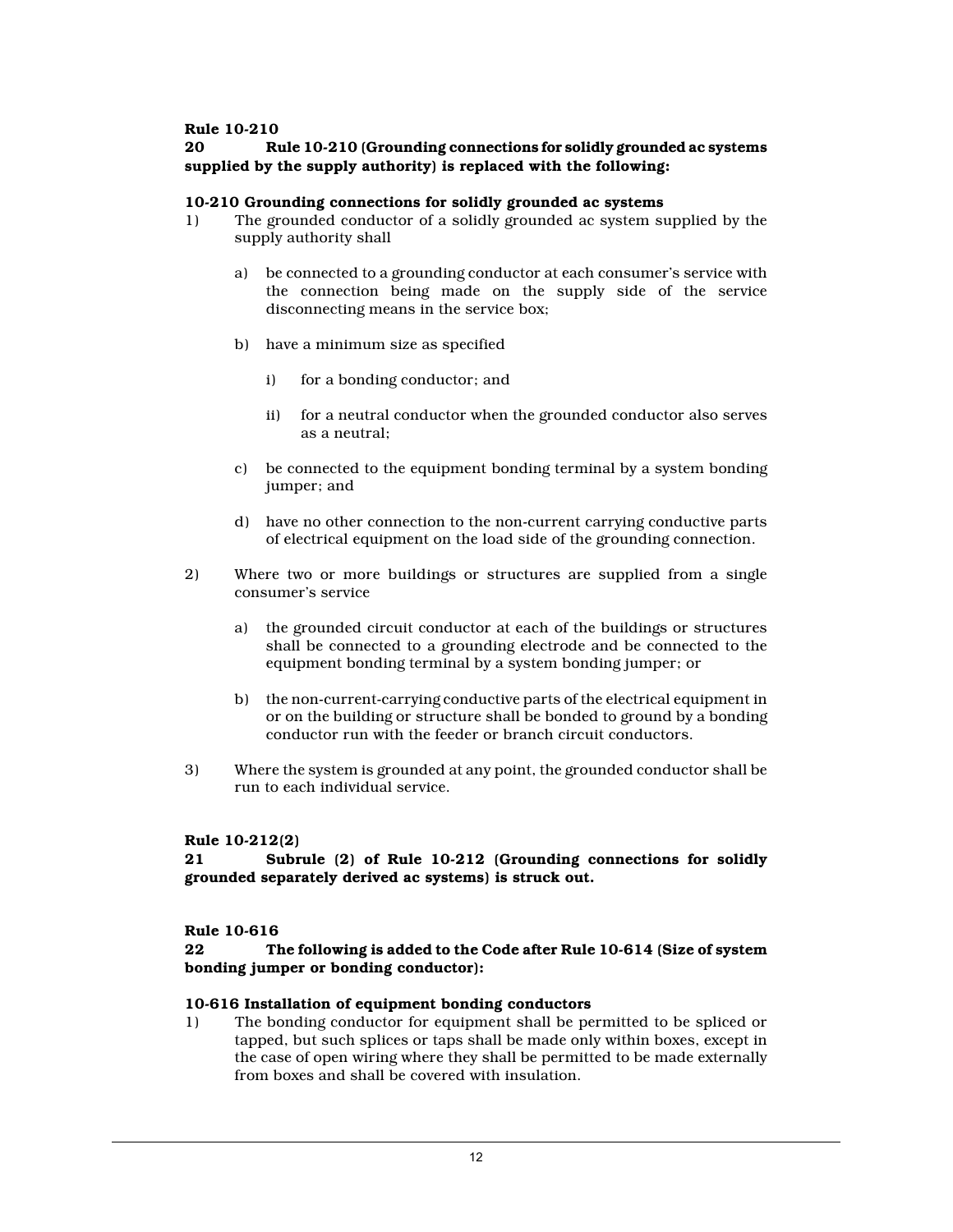- 2) Where more than one bonding conductor enters a box, all such conductors shall be in good electrical contact with each other by securing all bonding conductors under bonding screws, or by connecting them together with a solderless connector and connecting one conductor only to the box by a bonding screw or a bonding device, and the arrangement shall be such that the disconnection or removal of electrical equipment fed from the box will not interfere with, or interrupt, the bonding continuity.
- 3) Where a bonding conductor is run in the same raceway with other conductors of the system to which it is connected, it shall be insulated, except that where the length of the raceway does not exceed 15 m and does not contain more than the equivalent of two quarter bends, an uninsulated bonding conductor shall be permitted to be used.
- 4) A bonding conductor shall be protected from damage.
	- a) mechanically; or
	- b) by location.
- 5) Where a separate bonding conductor, required by this Code, is run with single-conductor cables, the bonding conductor shall follow the same route as the cables.
- 6) The bonding jumper, in the case of receptacles having grounding terminals isolated from the mounting strap required for special equipment, shall be permitted to be extended directly back to the distribution panel.
- 7) Electronic equipment rated to operate at a supply voltage not exceeding 150 volts to ground and that requires a separate bonding conductor shall be permitted to be bonded to ground by an insulated conductor extending directly back to the distribution panel, provided that
	- a) the separate bonding conductor is enclosed in the same raceway or cable containing the circuit conductors throughout the length of that cable or raceway;
	- b) the separate bonding conductor is sized not less than as given in Rule 10-614 for each leg of the run; and
	- c) the bonding requirements of Rule 10-600 are met.

## **Amendments to Section 12 — Wiring Methods**

**Rule 12-904(2)**

**23 Subrule (2) of Rule 12-904 (Conductors in raceways) is amended by striking out "**Except for cable tray, no**" and substituting "**No**".**

**Rule 12-2200(7)**

**24 Subrule (7) of Rule 12-2200 (Method of installation) is struck out.**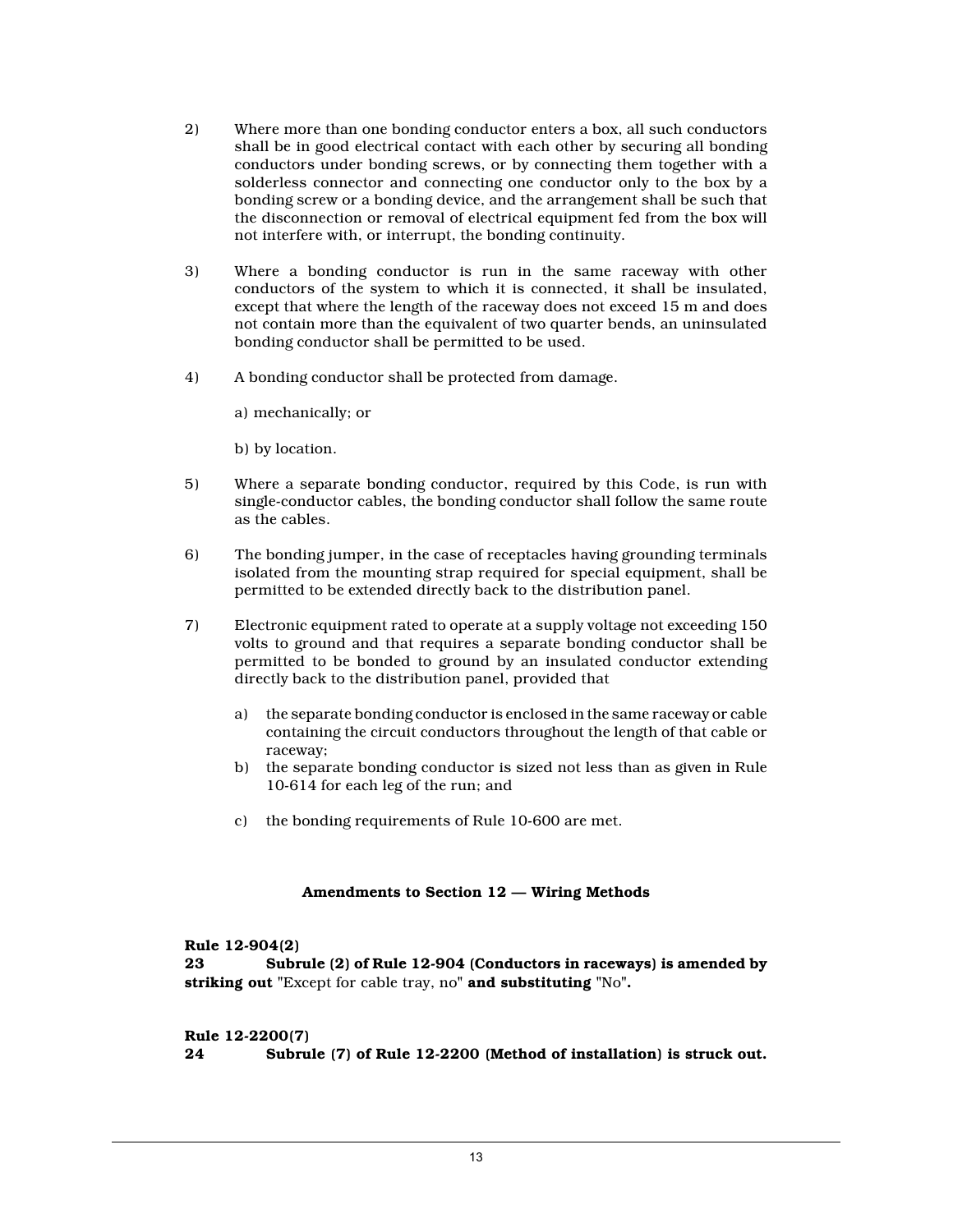### **Rule 12-2208**

# **25 Rule 12-2208 (Provisions for bonding) is replaced with the following:**

#### **12-2208 Provisions for bonding**

Metal cable trays shall be adequately bonded at intervals not exceeding 15 m and the size of bonding conductors shall be based on the size of the largest ungrounded conductor or equivalent for multiple conductors carried by the cable tray in accordance with Rule 10-614.

# **Amendment to Section 14 — Protection and Control**

#### **Rule 14-402**

## **26 Rule 14-402 (Disconnecting means required for fused circuits) is replaced with the following:**

#### **14-402 Disconnecting means required for fused circuits (see Appendix B)**

Circuits protected by fuses shall be equipped with disconnecting means, integral with or adjacent to the fuseholders, by which all live parts for mounting fuses can be readily and safely made dead. However, such disconnecting means may be omitted in the following cases:

- a) instrument and control circuits on switchboards when the voltage does not exceed 250 V;
- b) primary circuits of voltage transformers having a primary voltage of 750 V or less on switchboards; or
- c) a circuit having only one ungrounded conductor when a plug fuse is used.

#### **Amendments to Section 26 — Installation of Electrical Equipment**

# **Rule 26-014(4)(c)**

### **27 Subrule (4)(c) of Rule 26-014 (Dielectric liquid-filled equipment — Outdoors) is replaced with the following:**

c) if installed at ground level, be located on a concrete or fibreglass pad draining away from structures or be in a curbed area filled with coarse crushed stone; and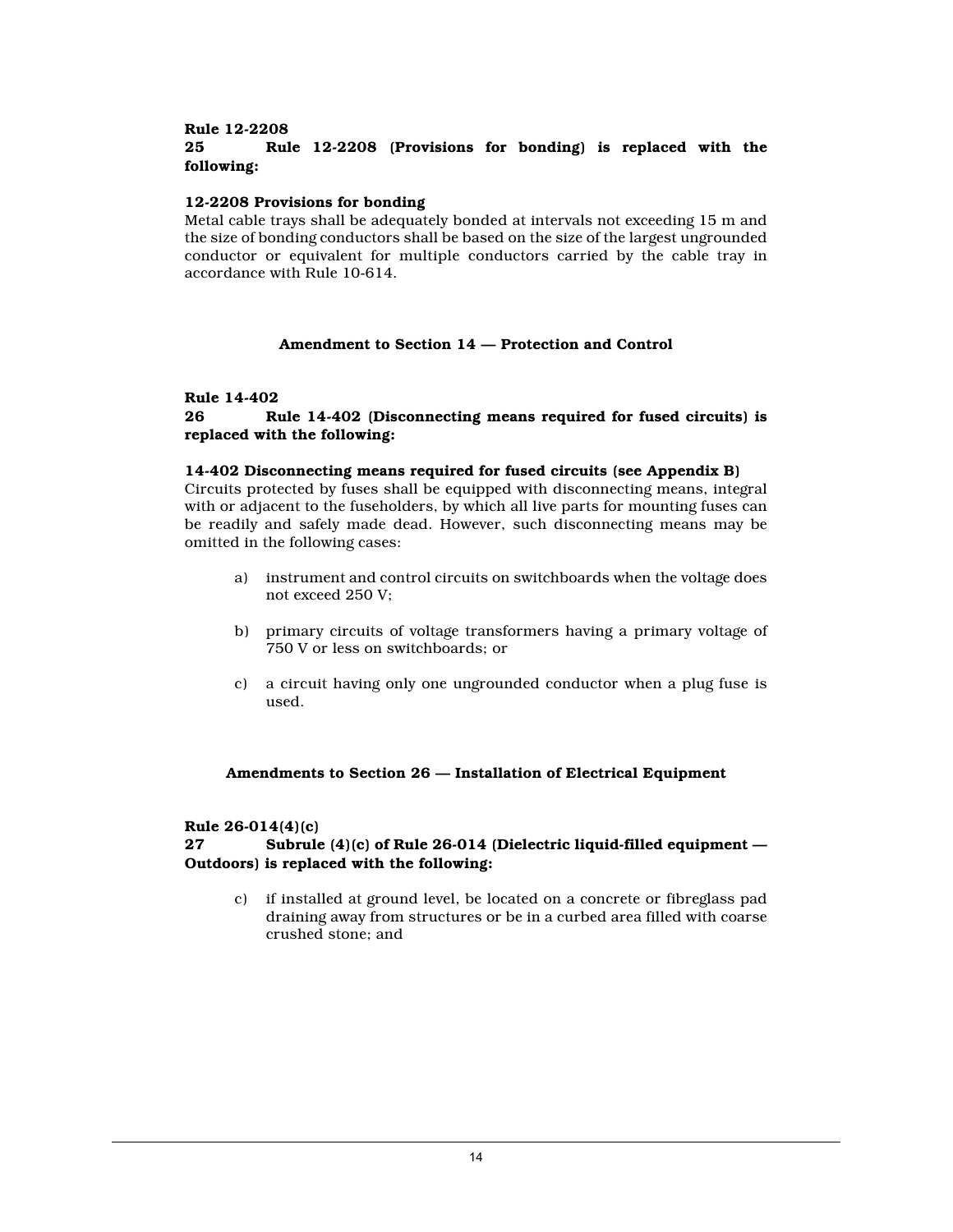## **Rule 26-250(4)**

**28 Subrule (4) of Rule 26-250 (Overcurrent protection for power and distribution transformer circuits rated over 750 V) is replaced with the following:**

- 4) A transformer having an overcurrent device on the secondary side rated or set at not more than the values in Table 50 or a transformer equipped with coordinated thermal overload protection by the manufacturer shall be permitted to:
	- a) omit the primary branch circuit overcurrent device, provided that the primary feeder overcurrent device is rated or set at not more than the values in Table 50; or
	- b) increase the primary branch circuit overcurrent device to not more than the values in Table 50.

## **Rule 26-254(2)**

## **29 Subrule (2) of Rule 26-254 (Overcurrent protection for dry-type transformer circuits rated 750 V or less) is replaced with the following:**

- 2) Notwithstanding Subrule (1), a transformer having an overcurrent device on the secondary side set at not more than 125% of the rated secondary current of the transformer, shall be permitted to
	- a) omit the primary branch circuit overcurrent device, provided that the primary feeder overcurrent device is set at not more than 300% of the rated primary current of the transformer; or
	- b) increase the primary branch circuit overcurrent device to a value of not more than 300% of the rated primary current of the transformer.

## **Rule 26-654(g)**

### **30 Rule 26-654 (Branch circuits for dwelling units) is amended by striking out "**and**" at the end of paragraph (e), adding "**and**" at the end of paragraph (f) and adding the following after paragraph (f):**

g) at least one branch circuit shall be provided solely for the receptacles provided for each driveway as required by Rule 26-726(d).

#### **Rule 26-700(8)**

## **31 The following is added to the Code after Subrule (7) of Rule 26-700 (General):**

- 8) When a sump is required by *The Winnipeg Building By-law* or the *Manitoba Building Code* for the control of water from a subsurface drainage (weeping tile) system,
	- a) a single receptacle shall be installed for the connection of the sump pump; and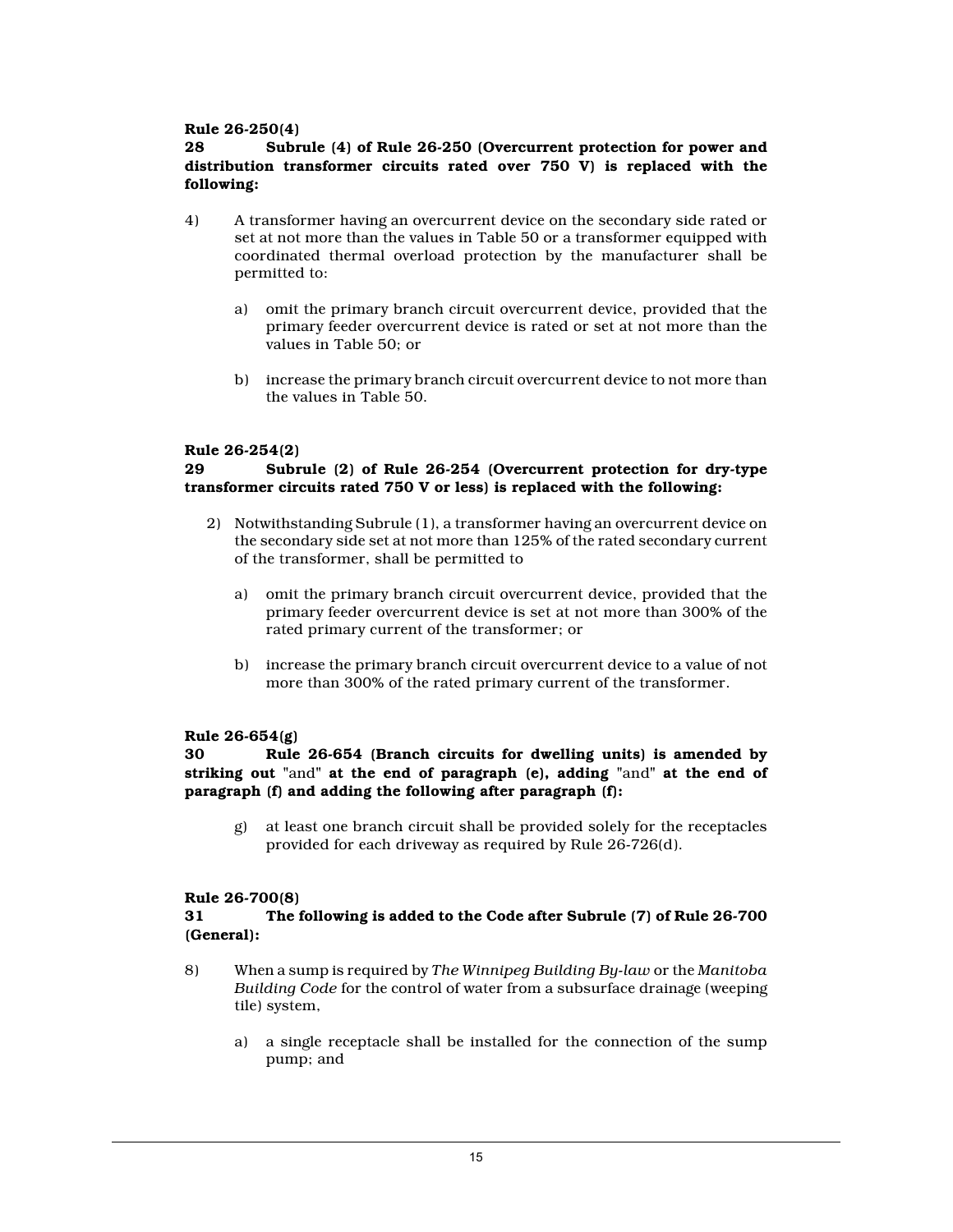b) the receptacle for the sump pump shall be supplied from a branch circuit that supplies no other outlets or equipment.

#### **Rule 26-708**

## **32 Subrules (2) and (3) of Rule 26-708 (Receptacles exposed to the weather) are replaced with the following:**

#### **26-708 Receptacles exposed to the weather**

- 2) Receptacles of CSA configurations 5-15R, 5-20R, 5-20RA, 6-15R, 6-20R and 6-20RA shall be provided with cover plates suitable for wet locations and marked "Extra Duty".
- 3) Notwithstanding Subrule 2), wet location cover plates not marked "Extra Duty" shall be permitted for receptacles
	- a) installed facing downward at an angle of 45° or less from the horizontal; or
	- b) located at least 1 m above finished grade or floor level in a damp location.

#### **Rule 26-726(d)**

**33 Rule 26-726 (Receptacles for single dwellings) is amended by striking out "**and**" at the end of paragraph (b), adding "**and**" at the end of paragraph (c) and adding the following after paragraph (c):**

d) at least one duplex receptacle shall be provided for each driveway.

#### **Amendment to Section 28 — Motors and Generators**

#### **Rule 28-602**

**34 Subrule (5) of Rule 28-602 (Types and ratings of disconnecting means) is struck out.**

#### **Amendment to Section 30 — Installation of Lighting Equipment**

# **Rule 30-504**

### **35 The following is added to the Code after Subrule (3) of Rule 30-504 (Stairways):**

4) Notwithstanding Subrule (3) and Appendix G, provisions for 3-way switches must be installed for stairway lighting to basements.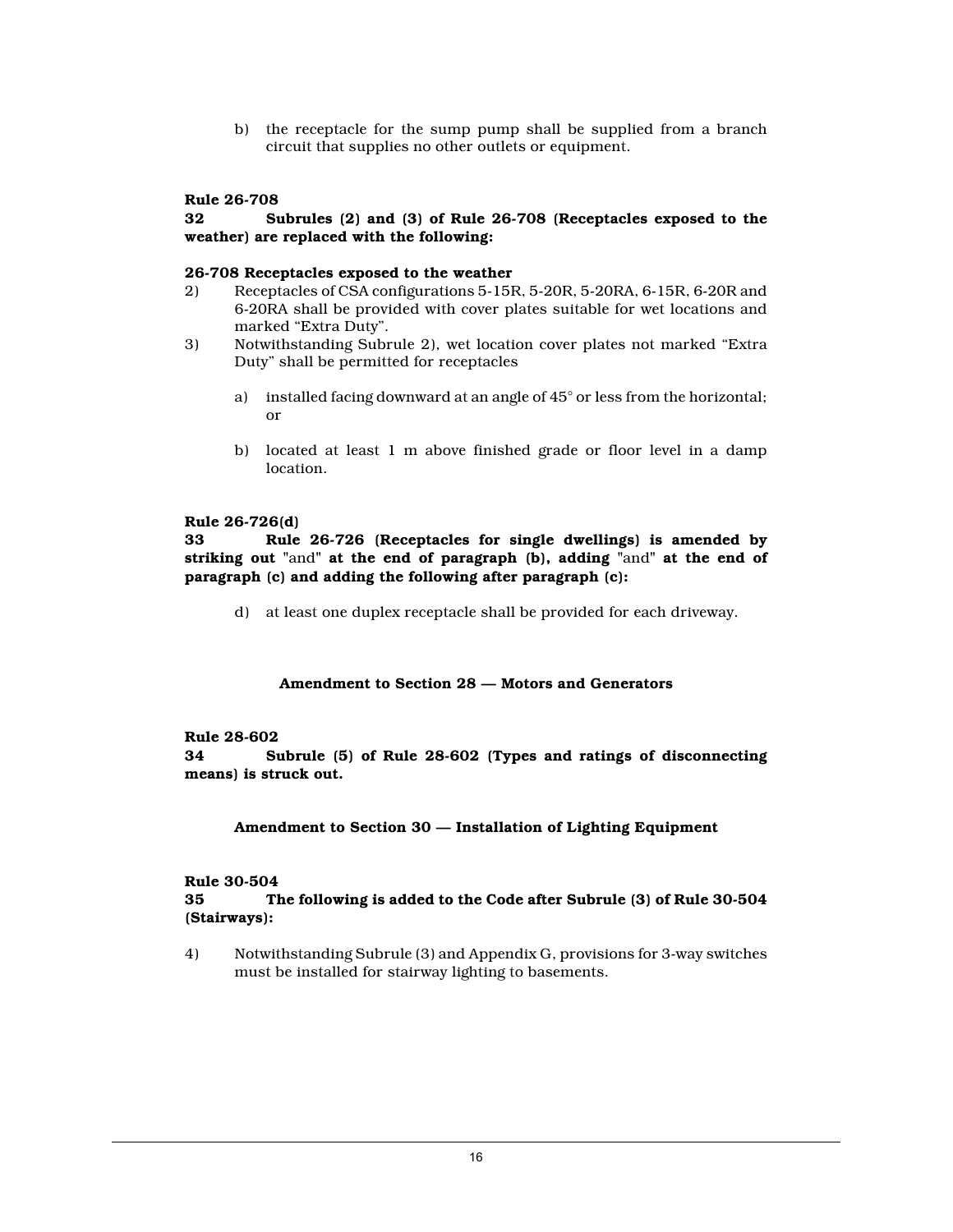## **Amendment to Section 36 — High-voltage Installations**

## **Rule 36-302(1)(a)**

# **36 Subrule (1)(a) of Rule 36-302 (Station ground electrode) is replaced with the following:**

a) consist of a minimum of four driven copper-clad ground rods not less than 3 m long and 17.09 mm in diameter spaced at least the rod length apart and, where practicable, located adjacent to the equipment to be grounded;

## **Amendment to Section 46 — Emergency Power Supply, Unit Equipment, Exit Signs, and Life Safety Systems**

# **Rule 46-108(3)**

# **37 Subrule (3) of Rule 46-108 (Wiring method) is replaced with the following:**

- 3) Conductors installed in buildings of combustible construction in accordance with Section 12 of this Code may be
	- a) non-metallic-sheathed cable; or
	- b) installed in totally enclosed non-metallic raceway.

## **Amendments to Section 64 — Renewable Energy Systems**

#### **Rule 64-060(2)(g)**

## **38 Subrule (2)(g) of Rule 64-060 (Disconnecting means) is replaced with the following:**

- g) be located
	- i) within sight of the equipment or capable of being locked in the open position; and
	- ii) within 9 m of the equipment or be integral to the equipment.

#### **Rule 64-110**

## **39 Rule 64-110 (Unbalanced interconnections) is replaced with the following:**

## **64-110 Unbalanced interconnections (see Appendix B)**

1) Single-phase inverters for renewable energy systems and ac modules in interactive renewable energy systems shall not be connected to three-phase systems.